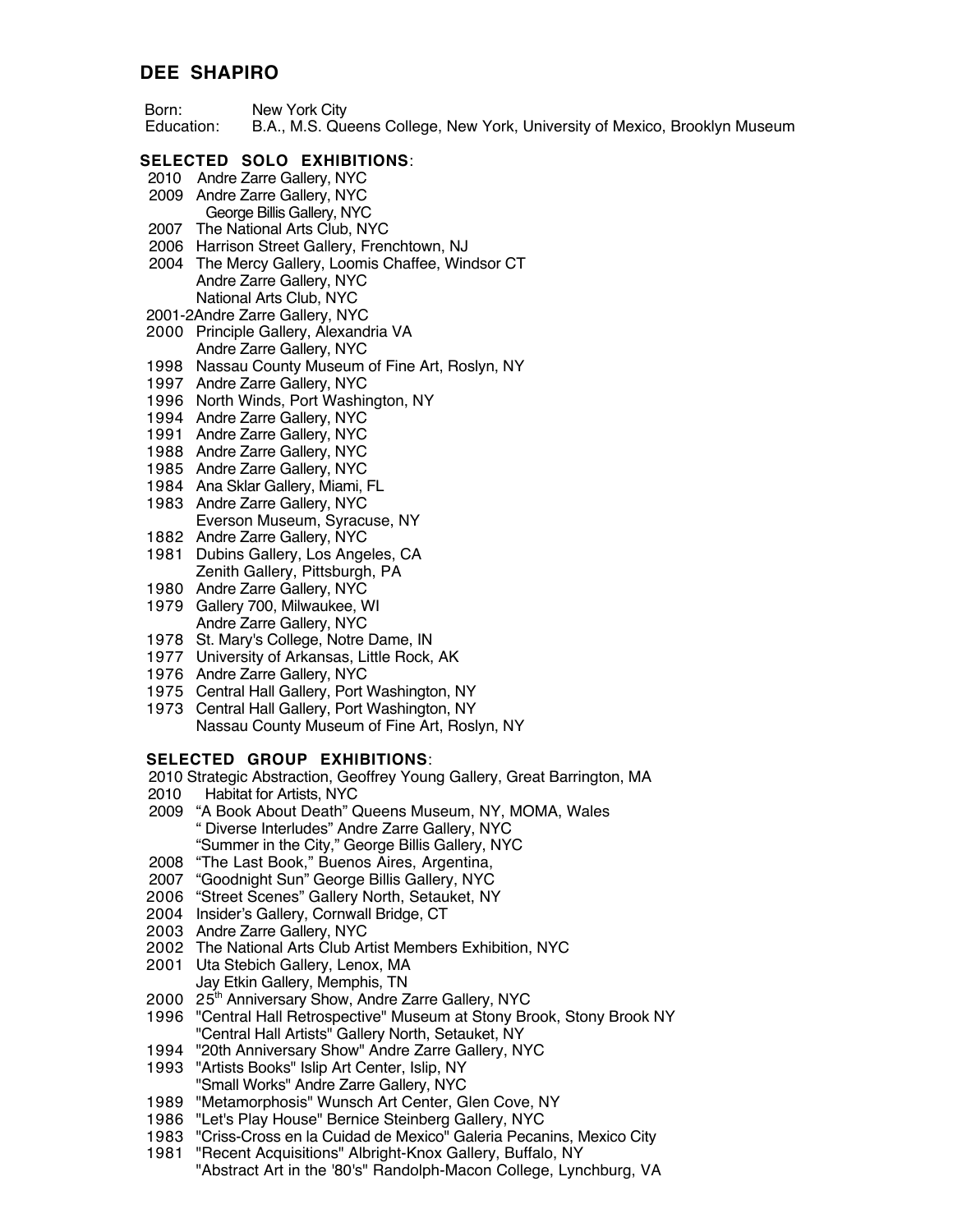- 1981 "New Acquisitions" Everson Museum, Syracuse, NY
- 1981 "Homework" Women's Hall of Fame, Seneca Falls NY & elsewhere
- 1981 "Women and Art" Suzanne Brown Gallery, Scottsdale, AZ
- 1980 "Pattern Painters of New York" Albright-Knox Gallery, Buffalo, NY
- 1979 "Patterns Plus" Dayton Institute of Art, Dayton, OH
- 1977 "Pattern, Grid and System Art" Lehigh University, Bethlehem, PA
- 1977 "Pattern Painting" P.S. 1, Long Island City, NY
- 1976 "Contemporary Reflections" Aldrich Museum, Ridgefield, CT
- 1975 "Works on Paper" Brooklyn Museum, Brooklyn NY
- 1974 "18" CUNY Graduate Center, NYC

## **SELECTED MUSEUM and CORPORATE COLLECTIONS:**

 The Solomon R. Guggenheim Museum, NYC Albright College Collection, Reading, PA Albright-Knox Art Gallery, Buffalo, NY Amoco Corporation, Denver, CO Birmingham Museum of Art, Birmingham, AL Brown-Foreman, Louisville, KY Chrysler Museum, Norfolk, VA Citibank Collection, NYC Owens-Corning Corp., Corning, NY Corporate Collection, Jeddah, Saudi Arabia Dartmouth Museum of Art, Hanover, NH Dayton Art Institute, Dayton, OH Everson Museum of Art,Syracuse , NY General Electric Company, Fairfield, CT Herbert F. Johnson Museum of Art, Ithaca, NY Hoffman-LaRoche Collection, Zurich, Switzerland IBM Corporation, NY Lehigh University Collection, Bethlehem, PA Lehman Brothers, Kuhn Loeb Inc, NYC Louis-Dreyfus Financial Group, NYC Mercer Sreet Medical Center, NYC Mint Museum of Art, Charlotte, NC Neuberger Museum, Purchase, NY New York University Collection, NYC Oklahoma Art Center, Oklahoma City, OK Pepsico Corporation, NY Sage Gray Dos Lynch & Castro, Miami, FL Southeast Banking Corporation, Miami, FL Spencer Museum of Art, Lawrence, KS St. Mary's College Collection, Notre Dame, IN Texaco Corporation, NY The New Museum Collection, NYC The Newark Museum, Newark, NJ United States Department of State, Washington, DC University of Arkansas, Little Rock, AK

#### **SELECTED BIBLIOGRAPHY:**

Ellen Lubell, "Watercolor Electricity" Soho Weekly News, Feb.16,1975 John Canaday, "Talent Blooms" The New York Times, May 9,1976 Malcolm Preston, Newsday, September 18,1976 Gordon Brown, Arts Magazine, September 1976 April Kingsley, "Opulent Optimism" The Village Voice, Nov.28.1977 Peter Frank, "Pattern Painting" ARTnews, February 1978 Judith Tannenbaum, Arts Magazine, April 1978 Madeline Burnside, ARTnews, April 1978 Ellen Lubell, "Lush Complexities and Visual Indulgence" Soho Weekly News, Feb.13, 1979 Peter Frank, The Village Voice, May 1, 1979 Harald Szeeman, "Pattern Paintings" DU Die Kunstzeitschrift, Zurich, June 1979 Carol Donnell-Kotrozo, "Women and Art" Arts Magazine, March 1981 Helen Harrison, The New York Times, April 11,1981 Barbara Colin, "Pattern of a Painter" New York Arts Journal, Oct-Nov 1981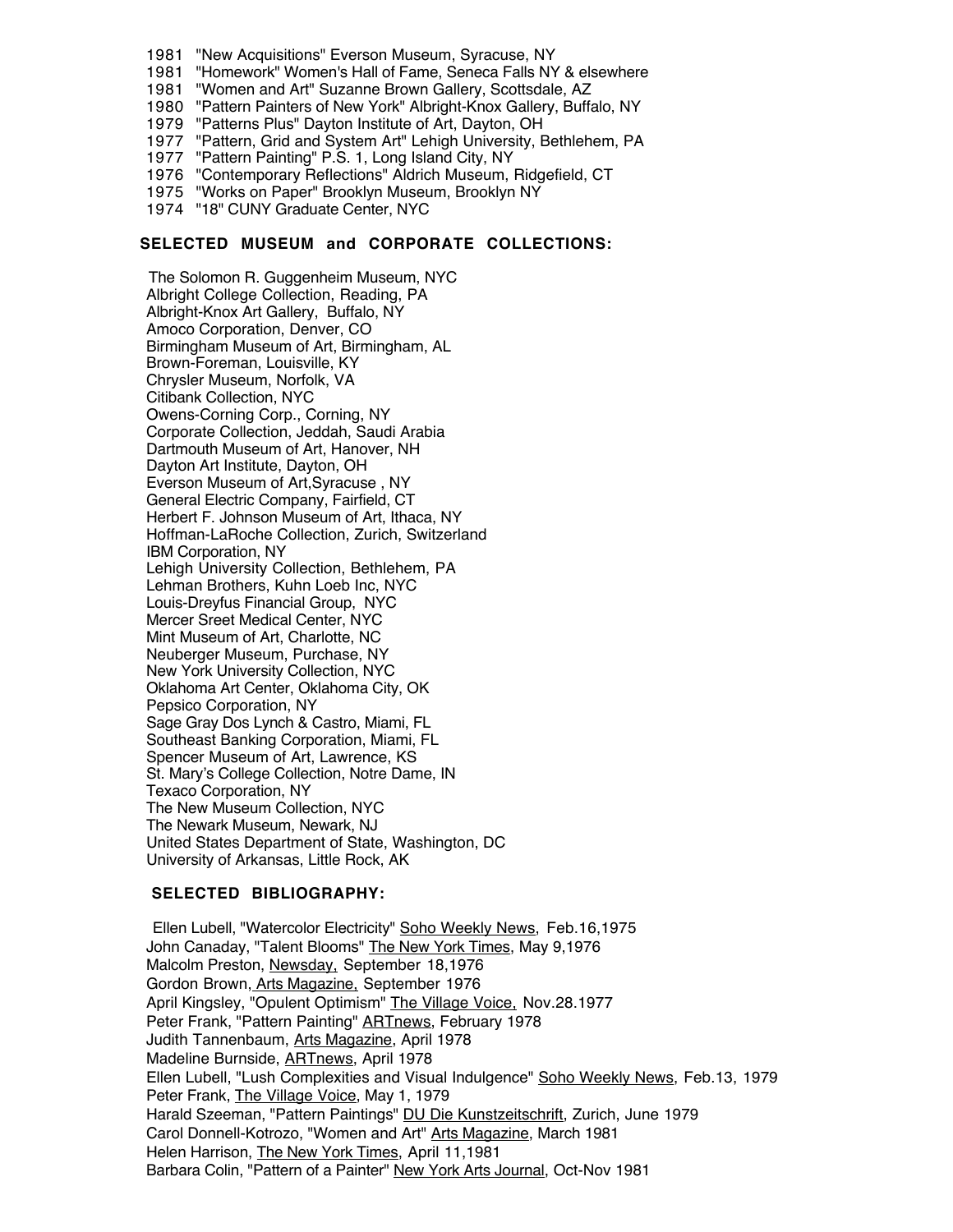Charlotte Rubenstein, American Women Artists, Avon, 1982 Phyllis Braff, The New York Times, 1989 Editor, North Shore Today, Elite Magazine, 1996 Rene Rosen, Working Women's Calendar, Review, October,1997 Helen Harrison, The New York Times, "Challenges to the Viewer's Imagination," Dec.22,1996; "Confronting Social and Political Issues," April 12,1998 James Kalm, NY ARTS, International Edition, April 2000 Maureen Mullarkey, The New York Sun,"The Last Time I Saw Cuba," April 15, 2004 Steve Starger, Art New England, Feb/Mar 2005

## **GRANTS:**

 NEA, Videotex Project Grant, NYU 1979 America the Beautiful Fund Grant, "North Shore in the 1920's" Oral histories and photo exhibiton, 1980 CAPS Finalist, three times Cow Parade 2000, NYC Parks Department (Leopard Cow) Presidents Award, National Arts Club, 2001

## **PUBLICATIONS:**

Editor, Central Hall Newsletter, articles, "Alternatives" & "Bordering on the Decorative" 1976-78 Heresies, Women's Traditional Arts, The Politics of Aesthetics, Photo Essay "Grandma Sarah Bakes" "7 New Jersey Women," Winter 1978 Long Island Jewish World, Essay, "From Buba to Buba in Five Generations," July 1993 Expressions, Poetry Quarterly, 1996, "Sweet Taste of Then" New Press Literary Quarterly , Winter/Spring 1996, "Fire at Full Moon" Chiron Review, Spring 1999, "A Short Story" Black Bear Review , Fall/Winter 1999, "La Ciudad de Mexico, 1958" "Finding Venice" "Crossing" The Bark, Number 8, Essay, "Return Trip, " poem, "Song" Small Pond Review, Winter /Spring 2000, "Colored Boys," "Recipe" "Ben Bluestein Bites the Dust" Aught, Volume 4, March 2000, "Fibonacci Dictionary" Blueline, Volume XXI, 2000, "Harvest" Adironack Review, Vol 1. No 2 "Hawk" 2000 New York City Poetry.com, February, 2001 "Jardin D'Amour" "Birthday" Editor, Stylist, *Time/Life American Country Series*, Rebus, Inc. NYC 1988-1994 Photo Editor, America A to Z. Reader's Digest Books, NYC 1996 Art Editor and contributor to FRIGATE, an on line literary publication, Frigatezine, Poem "Short Bio of Alice Neel," Review of the Alice Neel Show at the Whitney, 2000 "How to Make a Pigeon Pie " On line exhibition: Australian and New Zealand Artists Connecticut River Review , Summer 2002 "The Weight of Loss" Winter 2002 "Between Seasons" Rhapsoidia. Winter 2006 " First Lines Chapter by Chapter, On The Road With Jack Kerouac Arabesques Journal 2006, "My One True Love" Je Suis Heureus Ici" " Postcard" R-KV-R-Y Quarterly Literary Magazine, Winter 2007, "My New Life" Confrontation Magazine, Winter 2007, "In the Lateness of Life" "Searching for Space" ByLine, July 2007, "Catalpa" November 2007" Indian Winter" Acorn Magazine, November 2007, "Frozen Pond" Travel/Smart, October, 2009, Lucca

Television Show, Artists of Long Island, Channel 40, Interview with Shirley Romaine, Appearances.1988,1991, 2001

## **WORK EXPERIENCE**

Visiting Artists in Long Island Schools,1975-1978 Gallery Director and Curator, North Shore Community Arts Center, Great Neck NY, 1978-82 Lecturer, Hofstra University, LI, NY 1980 Co-teaching, Adelphi University, LI. NY "Saying, Seeing" Poetry and Arts, 1980 Artist in Residence, St. Mary's College, Notre Dame, IL 1981 Lecturer, John Jay College of Criminal Justice, NY 1981 Artist in Residence, Bowling Green State College, Bowling Green, OH, 1986